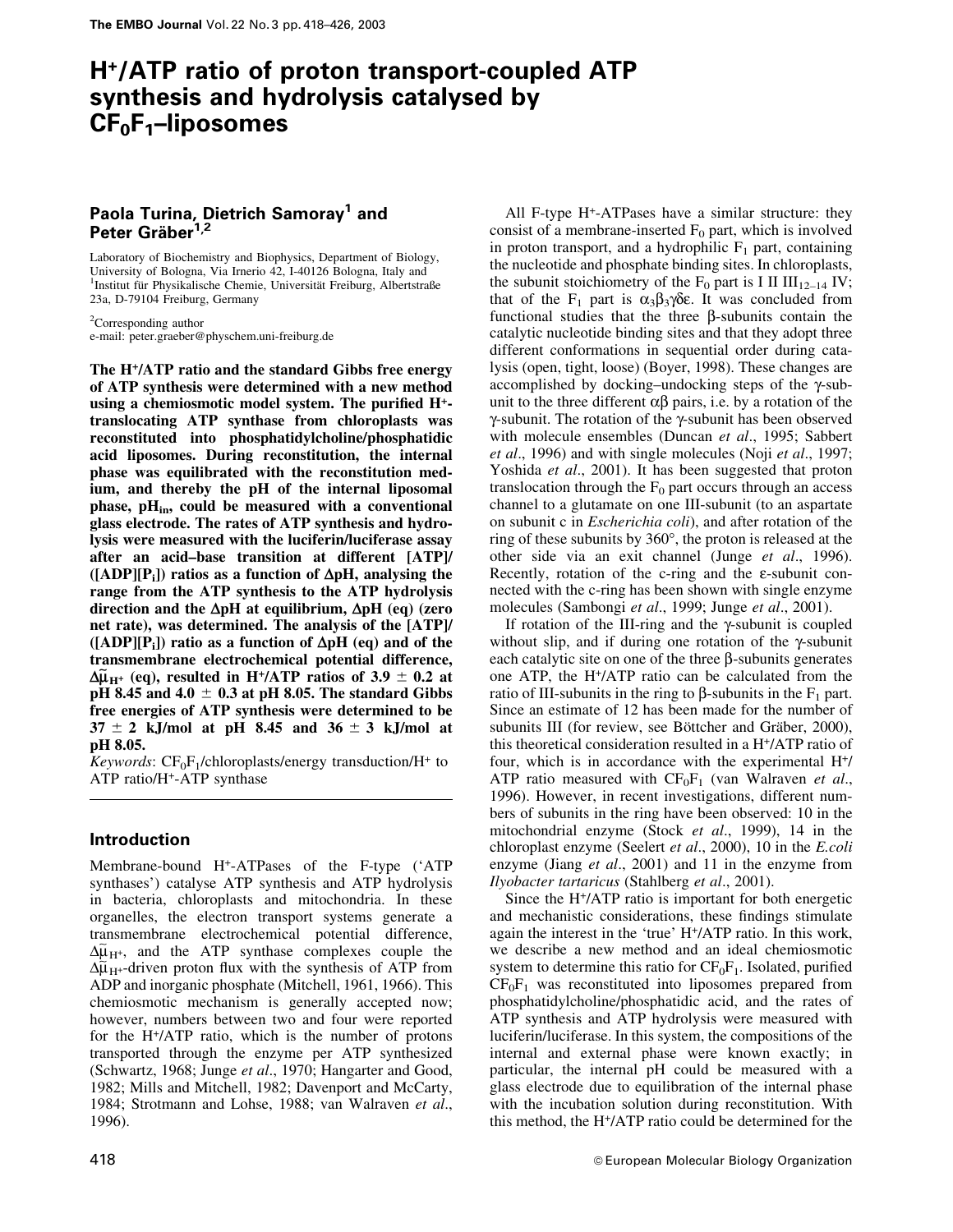first time without the use of artificial probes to determine pH<sub>in</sub>, which has generated controversial results in earlier work (for review, see van Walraven et al., 1996), and without the knowledge of the  $\Delta G_p^{\circ\prime}$  value for the phosphorylation reaction.

# Results

According to the chemiosmotic theory, the coupling of ATP synthesis and ATP hydrolysis with the transmembrane proton transport is described by equation 1:

$$
ADP + P_i + nH^+_{in} \Longleftrightarrow ATP + H_2O + nH^+_{out} \qquad (1)
$$

The Gibbs free energy of reaction,  $\Delta G_{p}^{\prime}$ , is given by:

$$
\Delta G_{\mathbf{p}}' = \Delta G_{\mathbf{p}}^{\circ\prime} + RT \ln Q - n \Delta \tilde{\mu}_{\mathbf{H}^+}, Q = \frac{[ATP]c^{\circ}}{[ADP][P_1]} (2)
$$

Q is the stoichiometric product of reaction 1 without protons, where the activity of water was assumed to be one and  $c^{\circ} = 1$  M.  $\Delta G_p^{\circ}$  is the standard Gibbs free energy of reaction (biochemical standard state), [ATP],  $[ADP]$  and  $[P_i]$  are the sums of molar concentrations of all ionic species of each compound and  $\Delta \tilde{\mu}_{H^{+}} = \Delta \tilde{\mu}_{H^{+}}(in) - \Delta \tilde{\mu}_{H^{+}}(out)$  is the transmembrane  $\frac{d\mu_{\text{H}}}{dt} = \frac{d\mu_{\text{H}}}{dt}$  is the dimensionleand electrochemical potential difference of protons.  $\Delta \tilde{\mu}_{\text{H}}$  is usually expressed in terms of the transmembrane  $\Delta pH = pH_{out} - pH_{in}$  and the transmembrane electric potential difference  $\Delta \varphi = \varphi_{\text{in}} - \varphi_{\text{out}}$ , i.e.

$$
\Delta \tilde{\mu}_{H^+} = RT \ln \left[ H^+_{\text{in}} \right] - RT \ln \left[ H^+_{\text{out}} \right] + F \varphi_{\text{in}} - F \varphi_{\text{out}}
$$
  
= 2.303 RT (pH<sub>out</sub> - pH<sub>in</sub>) + F(\varphi\_{\text{in}} - \varphi\_{\text{out}})  
= 2.303 RT \Delta pH + F \Delta \varphi (3)

At equilibrium ( $\Delta G' = 0$ ), we obtain from equations 2 and 3:

$$
2.303RT \lg \frac{[ATP]c^{\circ}}{[ADP] [P_1]} = n \Delta \tilde{\mu}_{H^+} (eq) - \Delta G_p^{\circ\prime}
$$
  
2.303 RTlgQ = n 2.303 RT ΔpH(eq)  
+nFΔφ(eq) - ΔG\_p^{\circ\prime} (4)

If we plot the left side of equation 4 versus  $\Delta \tilde{\mu}_{H^+}$ , we expect a straight line with slope  $n$  and axis intercept  $-\Delta G_p^{\circ}$ . In order to determine *n* and  $\Delta G_p^{\circ}$  from equation 4, we used an ideal chemiosmotic system. The H<sup>+</sup>-translocating ATP synthase from chloroplasts was isolated, and the purified enzyme was reconstituted into phosphatidylcholine/phosphatidic acid liposomes as described in Materials and methods. These proteoliposomes have a diameter of  $120 \pm 20$  nm, as determined by dynamic light scattering. The molar ratio of lipid to protein used in the reconstitution was adjusted to  $1.3 \times 10^5$  lipid molecules per  $CF_0F_1$ . On average, each liposome contains one  $CF_0F_1$ , and this system is shown schematically in Figure 1. Such proteoliposomes catalyse high rates of ATP synthesis after energization by  $\Delta pH$  and  $\Delta \varphi$  with an acid-base transition (Schmidt and Gräber, 1985; Possmayer and Gräber, 1994).



Fig. 1. Scheme of the chemiosmotic system. Liposomes were made from phosphatidylcholine and contained 5 mol% phosphatidic acid. Their mean diameter was 120 nm, containing  $1.3 \times 10^5$  lipid molecules and one  $CF_0F_1$ . Each liposome contained ~800 valinomycin molecules.

The use of equation 4 requires, however, that the rates of ATP synthesis and ATP hydrolysis are measured near equilibrium and that the magnitude of  $\Delta pH$  (eq) is determined very precisely.

In order to achieve a complete equilibration of ions and buffers, the reconstitution of  $CF_0F_1$  into permeabilized liposomes and the equilibration of internal and external solutions were carried out in one step (see Materials and methods). The permeabilization of the liposome membrane together with the long incubation time during reconstitution (60 min) resulted in a complete equilibration, so that the composition of the internal phase of the liposomes is identical to that of the reconstitution buffer. This method requires that, for each different internal pH used in these experiments, separate reconstitutions have to be carried out. In order to investigate the influence of the different pH values on the efficiency of reconstitution, we measured the ATP synthesis activity of all liposome preparations under standard conditions (see Materials and methods). The same rate of ATP synthesis  $(62 \pm 5 \text{ s}^{-1})$  was found for all proteoliposome preparations. This indicates that the efficiency of reconstitution was not influenced by the pH of the reconstitution buffer in the range between pH 6.40 and 7.18. The composition of the reconstitution buffer, which is identical to that of the internal phase, is given in Table I. The different NaOH concentrations resulted from the different pH values.

These proteoliposomes were diluted and incubated with luciferin/luciferase in a luminometer cuvette, and at reaction time  $t = 0$ , the basic medium was added using a syringe. The composition of the external phase resulting after addition of the basic medium to the proteoliposome suspension is also shown in Table I. Condition 1 refers to a series of measurements at  $pH_{out} = 8.45$ , where different Q values were obtained by varying the ADP concentrations at constant ATP and  $P_i$  concentrations. Condition 2 refers to a series of measurements at  $pH<sub>out</sub> = 8.05$ , where different  $Q$  values were obtained by varying ADP,  $P_i$  and ATP. The final  $CF_0F_1$  concentration in the reaction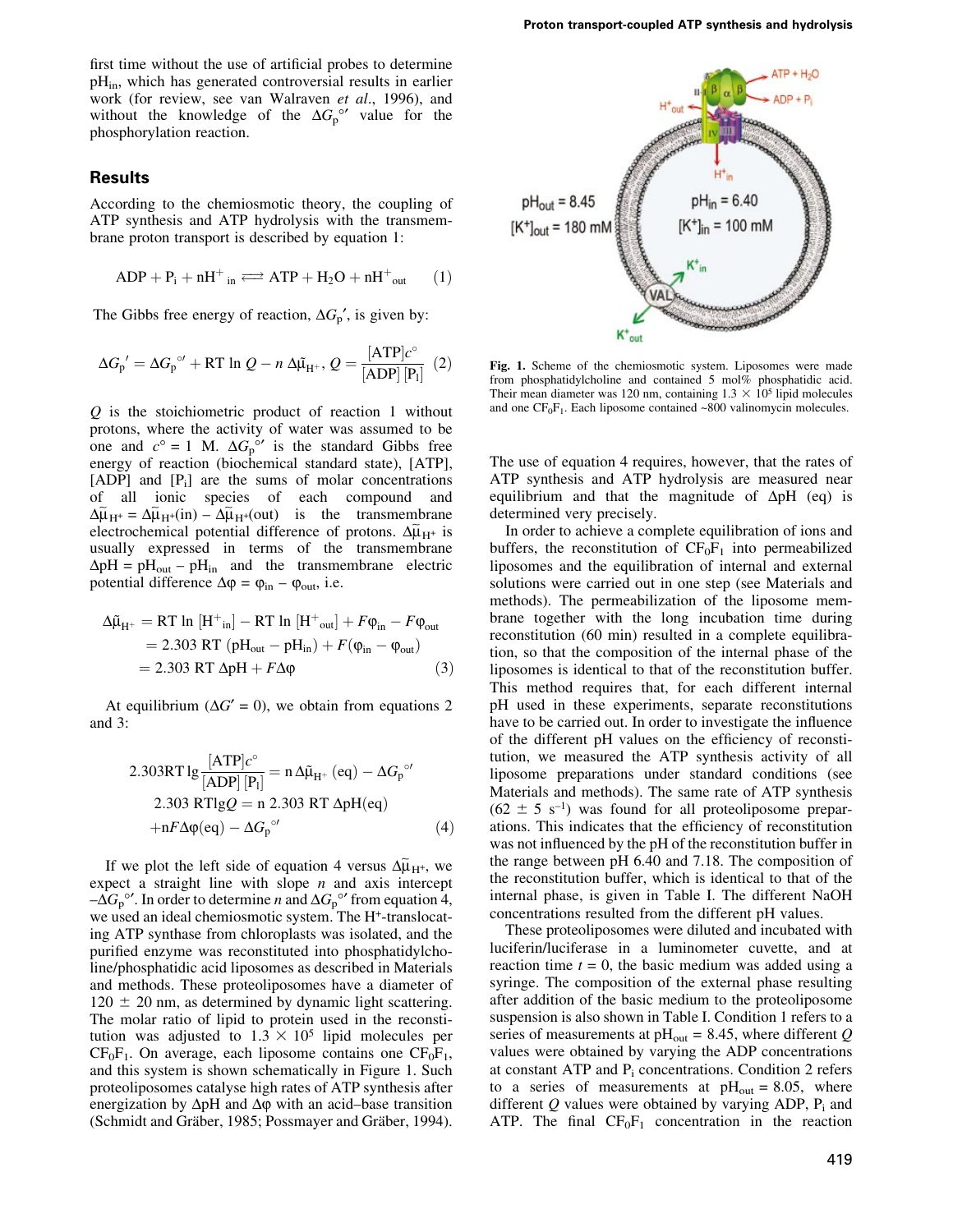|                       | <b>Table 1.</b> Composition of the proteoliposome suspension before (internal phase) and after (external phase) the acid-base transitions |                                          |                                          |  |  |
|-----------------------|-------------------------------------------------------------------------------------------------------------------------------------------|------------------------------------------|------------------------------------------|--|--|
|                       | Internal phase                                                                                                                            | Condition 1 ( $pH_{\text{out}} = 8.45$ ) | Condition 2 ( $pH_{\text{out}} = 8.05$ ) |  |  |
|                       | Volume: $100 \mu l$                                                                                                                       | External phase                           | External phase                           |  |  |
|                       |                                                                                                                                           | Volume: 1000 µl                          | Volume: 1000 µ1                          |  |  |
| MOPS (mM)             | 50                                                                                                                                        | 5                                        | 5                                        |  |  |
| $NaOH$ (mM)           | $6 \div 27.5$                                                                                                                             | $0.6 \div 2.8$                           | $0.6 \div 2.8$                           |  |  |
| $KCl$ (mM)            | 100                                                                                                                                       | 100                                      | $(A)$ 116                                |  |  |
|                       |                                                                                                                                           |                                          | $(B), (C), (D)$ 122                      |  |  |
| $KOH$ (mM)            |                                                                                                                                           | 80                                       | (A) 64                                   |  |  |
|                       |                                                                                                                                           |                                          | $(B), (C), (D)$ 58                       |  |  |
| $MgCl2$ (mM)          | 4.375                                                                                                                                     | 4.64                                     | 4.64                                     |  |  |
| $NaH2PO4$ (mM)        | 2.5                                                                                                                                       | 1.25                                     | $(A)$ 9.25                               |  |  |
|                       |                                                                                                                                           |                                          | $(B), (C), (D)$ 1.25                     |  |  |
| Tricine (mM)          | 5                                                                                                                                         | 100.5                                    | 100.5                                    |  |  |
| $EDTA$ (mM)           | 0.1                                                                                                                                       | 0.01                                     | 0.01                                     |  |  |
| $DTT$ (mM)            | 50 <sup>a</sup>                                                                                                                           | 5                                        | 5                                        |  |  |
| Valinomycin $(\mu M)$ | $\Omega$                                                                                                                                  | 6                                        | 6                                        |  |  |
| pH values             | $6.40 \div 7.18$                                                                                                                          | $8.44 \div 8.46$                         | (A) 8.02                                 |  |  |
|                       |                                                                                                                                           |                                          | (B), (C), (D) $8.05 \div 8.06$           |  |  |
| $ADP(\mu M)$          |                                                                                                                                           |                                          |                                          |  |  |
| (A)                   |                                                                                                                                           | 464                                      | 192                                      |  |  |
| (B)                   |                                                                                                                                           | 75                                       | 192                                      |  |  |
| (C <sub>0</sub> )     |                                                                                                                                           | 12                                       | 180                                      |  |  |
| (D)                   |                                                                                                                                           | 1.5                                      | 9.4                                      |  |  |
| ATP(nM)               |                                                                                                                                           |                                          |                                          |  |  |
| (A)                   |                                                                                                                                           | $164 + 303^b = 467$                      | 125 <sup>b</sup>                         |  |  |
| (B)                   |                                                                                                                                           | $387 + 49^b = 436$                       | 125 <sup>b</sup>                         |  |  |
| (C)                   |                                                                                                                                           | $423 + 8b = 431$                         | $347 + 118^b = 465$                      |  |  |
| (D)                   |                                                                                                                                           | $430 + 1b = 431$                         | $130 + 6^b = 136$                        |  |  |

Table I. Composition of the proteoliposome suspension before (internal phase) and after (external phase) the acid–base transitions

aDTT (50 mM) was added to proteoliposomes 2 h prior to starting ATP synthesis/hydrolysis measurements.

bAmount of ATP present in the ADP solution (0.065% ATP in ADP, as measured with the luciferin/luciferase assay).

| <b>Table II.</b> Stoichiometric product $Q$ for the different reaction conditions |                                                                                                  |                                                                                                 |  |  |  |
|-----------------------------------------------------------------------------------|--------------------------------------------------------------------------------------------------|-------------------------------------------------------------------------------------------------|--|--|--|
|                                                                                   | Condition 1 ( $pH_{\text{out}} = 8.45$ )                                                         | Condition 2 ( $pH_{\text{out}} = 8.05$ )                                                        |  |  |  |
| (A)                                                                               | $\lg \frac{467 \cdot 10^{-9}}{464 \cdot 10^{-6} \cdot 1.25 \cdot 10^{-3}} = \lg 0.805 = -0.094$  | $\lg \frac{125 \cdot 10^{-9}}{192 \cdot 10^{-6} \cdot 9.25 \cdot 10^{-3}} = \lg 0.070 = -1.153$ |  |  |  |
| (B)                                                                               | $lg \frac{436 \cdot 10^{-9}}{75 \cdot 10^{-6} \cdot 1.25 \cdot 10^{-3}} = lg 4.651 = 0.668$      | $\lg \frac{125 \cdot 10^{-9}}{102 \cdot 10^{-6} \cdot 1.25 \cdot 10^{-3}} = \lg 0.521 = -0.283$ |  |  |  |
| (C)                                                                               | $\lg \frac{431 \cdot 10^{-9}}{12.10^{-6} - 1.25 \cdot 10^{-3}} = \lg 28.733 = 1.458$             | $\lg \frac{465 \cdot 10^{-9}}{100 \cdot 10^{-6} \cdot 1.25 \cdot 10^{-3}} = \lg 2.067 = 0.315$  |  |  |  |
| (D)                                                                               | $\lg \frac{431 \cdot 10^{-9}}{1.5 \cdot 10^{-6} \cdot 1.25 \cdot 10^{-3}} = \lg 229.867 = 2.361$ | $\lg \frac{136 \cdot 10^{-9}}{0.4 \cdot 10^{-6} \cdot 1.25 \cdot 10^{-3}} = \lg 11.574 = 1.064$ |  |  |  |

medium was 7.6 nM and the lipid concentration approximately 1 mM.

Figure 2 shows some of these measurements at  $pH<sub>out</sub> = 8.45$ , in which the luminescence intensity was recorded as a function of reaction time. Where indicated by arrows, the basic solution was injected into the proteoliposome suspension. An increase in luminescence indicates ATP synthesis, a decrease reflects ATP hydrolysis. Each panel corresponds to a different Q value, starting from the lowest (A) to the highest (D) value. The stoichiometric products for all conditions are given in Table II. Within each panel, the enzyme synthesized ATP at the highest  $\Delta pH$  values, showed decreasing rates of

420

synthesis with decreasing  $\Delta pH$  (Figure 2A–C) and switched to ATP hydrolysis at smaller values. When the Q values were increased (i.e. from Figure 2A to D), the  $\Delta$ pH at which this switching takes place was increasingly higher. As indicated by the slopes in Figure 2, the initial rate of catalysis is measured within the first few seconds following the acid-base transition and neglecting the initial mixing artifact visible in several traces. In the following, we refer only to these initial rates, since only the initial  $\Delta pH$  and  $\Delta \varphi$  directly after the acid-base transition are known. After a few seconds, the initial  $\Delta pH$  and  $\Delta \varphi$  decrease due to ion fluxes through the membrane (and through the ATP synthase in the synthesis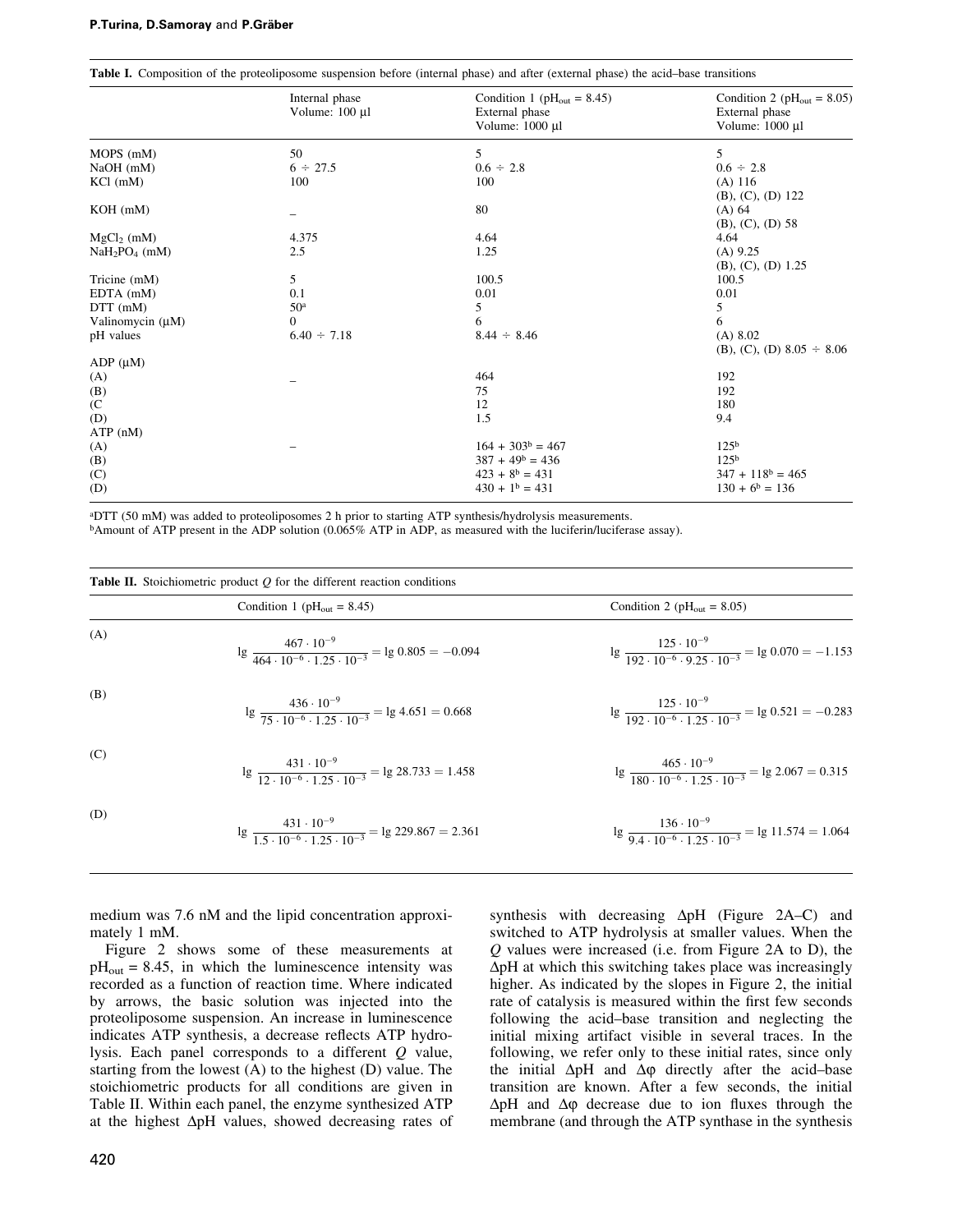

# Time

Fig. 2. ATP synthesis and ATP hydrolysis after generation of a transmembrane  $\Delta pH$ . Proteoliposomes were incubated in the acidic medium containing luciferin/luciferase for 30 s and the baseline was registered. The acid-base transition was carried out in the luminometer by addition of 250 µl of basic medium. The final pH<sub>out</sub> was always 8.45 and the final  $CF_0F_1$  concentration 7.6 nM. This addition gives rise to an immediate change in the baseline. For clarity, the baseline was shifted to the luminescence level obtained in the absence of any reaction. This step is followed by a slow luminescence increase (ATP synthesis) or decrease (ATP hydrolysis). (A-D) refer to different stoichiometric ratios Q; the concentrations of substrates, products and  $Q$  are listed in Table II. The luminescence was calibrated by addition of standard ATP. The different  $\Delta pH$  values are given next to each trace. The slopes at  $t = 0$  give the initial rates in mol ATP per mol CF<sub>0</sub>F<sub>1</sub> per s, i.e. in s<sup>-1</sup>.

direction) and, therefore, the rates of ATP synthesis are expected to decrease. This decay can be seen for all of the traces obtained in the synthesis direction. A switch into the hydrolysis direction can be observed in some of them ( $\Delta pH = 1.39$ , Figure 2A;  $\Delta pH = 1.67$ , Figure 2B;  $\Delta pH = 1.85$ , Figure 2C;  $\Delta pH = 2.03$ , Figure 2D), indicating that the decaying  $\Delta pH$  has crossed the point of thermodynamic equilibrium. Correspondingly, the initial rates of ATP hydrolysis observed immediately after an acid-base transition increase with decreasing  $\Delta pH$  (see e.g. Figure 2D from  $\Delta pH = 2.03$  to  $\Delta pH = 1.39$ ).

The initial rates of ATP synthesis or hydrolysis taken from Figure 2 are plotted as a function of  $\Delta$ pH in Figure 3, top ( $pH_{\text{out}} = 8.45$ ). The rates obtained in similar experiments performed at  $pH_{out} = 8.05$  (condition 2) are shown in Figure 4, top. For each  $Q$  value (A-D), the data were fitted with a monoexponential function. The  $\Delta pH$  at which the catalysis switches from net ATP synthesis to net ATP hydrolysis, i.e. the  $\Delta pH$  at thermodynamic equilibrium,  $\Delta pH$  (eq), was determined by interpolation as the  $\Delta pH$ value at which the monoexponential function crosses the zero line, as indicated by the arrows. The  $\Delta pH$  (eq) values increase with increasing  $Q$  values, and the values for  $pH<sub>out</sub> = 8.05$  are shifted towards lower  $\Delta pH$  (eq), due to their lower Q (see Table II) and  $\Delta G_p^{\circ\prime}$  values.

The activity of  $CF_0F_1$  is regulated by the redox state of a disulfide bridge in the  $\gamma$ -subunit and by  $\Delta pH$  (Junesch and Gräber, 1987; Kramer et al., 1990; Hisabori et al., 2002). When  $CF_0F_1$  is in its reduced state—which has been achieved in this work by incubation with dithiothreitol (DTT)-the rate of proton transport-coupled ATP hydrolysis is controlled by two opposing effects. With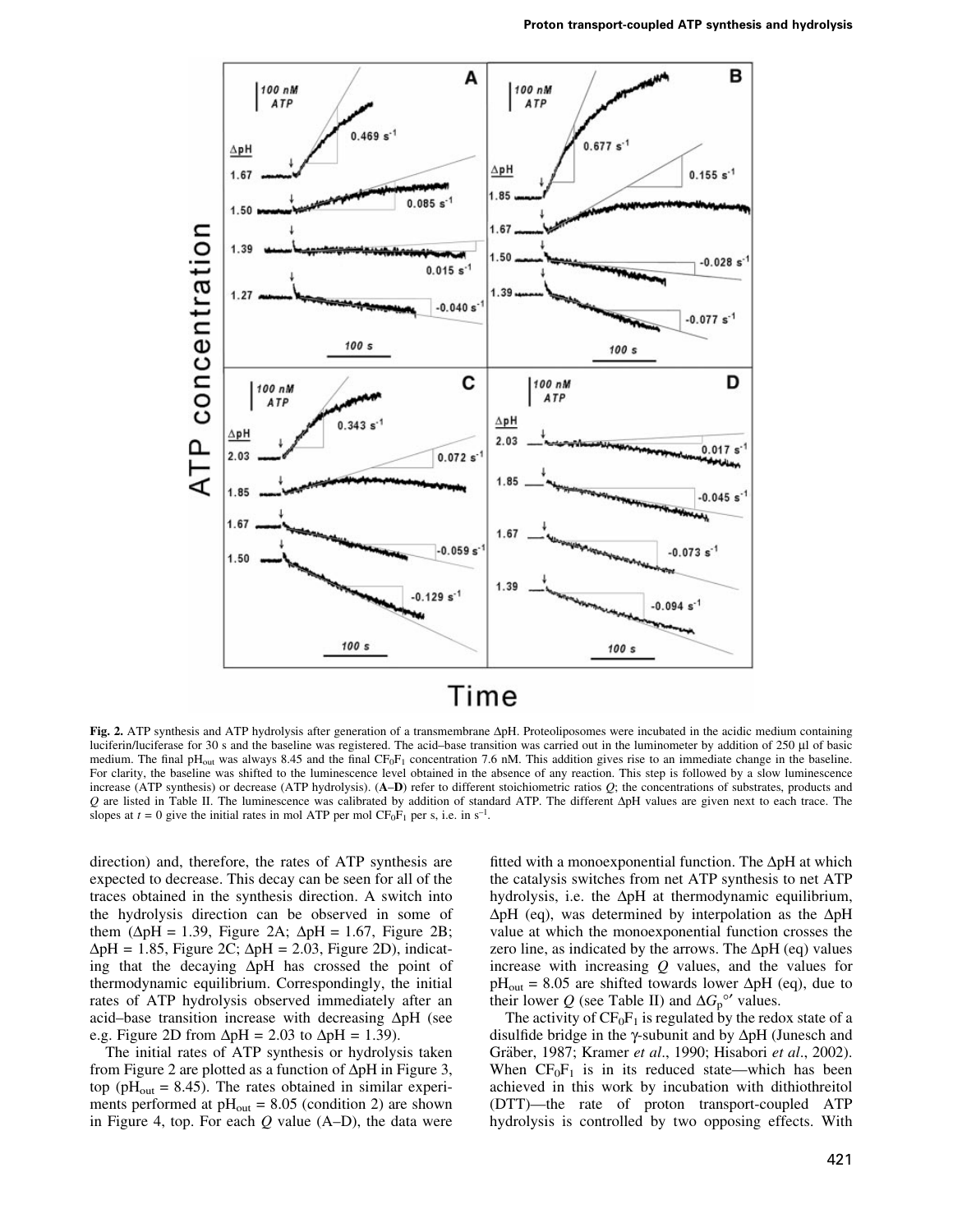

Fig. 3. Rate of ATP synthesis and ATP hydrolysis as a function of the transmembrane  $\Delta pH$  at  $pH_{out} = 8.45$ . Each curve represents data at constant stoichiometric ratio Q: 0.805 (A), 4.65 (B), 28.7 (C) and 230 (D). Arrows indicate  $\Delta pH_{eq}$ , where the rates of ATP synthesis and ATP hydrolysis are equal. Top: data from Figure 2. Bottom: the data from Figure 2 were corrected for activation as described in the text.

increasing  $\Delta pH$ , the 'back pressure' of protons is increased and, therefore, with decreasing  $\Delta pH$  the rate should increase. This `thermodynamic control' is observed (at constant  $Q$ ) for all initial rates shown in Figure 2, and it also leads to an increase in the rate of ATP hydrolysis with increasing reaction time, as can be seen e.g. in Figure 2B,  $\Delta pH = 1.50$  or Figure 2D,  $\Delta pH = 1.85$ , since  $\Delta pH$ decreases with time. On the other hand, the fraction of active enzymes decreases with decreasing  $\Delta pH$  and, therefore, the rate of ATP hydrolysis should decrease. That this 'kinetic control' was preserved in our model system with the reconstituted enzyme was shown by carrying out an acid-base transition for each  $Q$  value at the highest  $\Delta pH$  of each set of experiments in the presence of 1  $\mu$ M nigericin, which dissipates the  $\Delta$ pH very rapidly. The rate of ATP hydrolysis was, in all cases,  $\langle 0.005 \text{ s}^{-1} \rangle$ , confirming that the enzyme is not activated under these conditions. Since the  $\Delta pH$  decreases with increasing reaction time, this kinetic control can lead to a decrease in the rate of ATP hydrolysis (see e.g. Figure 2C,  $\Delta pH = 1.50$  and Figure 2D,  $\Delta pH = 1.33$ ). Which of these effects dominates depends on the rate of proton pumping (rate of ATP hydrolysis), proton permeability of the membrane, etc.

The activation reactions of the enzyme do not influence the equilibrium described by equation 1, whereas the rates depend on activation. This implies that the same value of  $\Delta$ pH (eq) should be obtained independent of the number



Fig. 4. Rate of ATP synthesis and ATP hydrolysis as a function of the transmembrane  $\Delta pH$  at  $pH_{out} = 8.05$ . Each curve represents data at constant stoichiometric ratio Q: 0.07 (A), 0.52 (B), 2.07 (C) and 11.6 (D). Arrows indicate  $\Delta pH_{eq}$ , where the rates of ATP synthesis and ATP hydrolysis are equal. Top: measured rates from experiments similar to that described in Figure 2. Bottom: the data from the top were corrected for activation as described in the text.

of activated enzymes. In the present work, measurements of ATP synthesis and ATP hydrolysis were carried out so close to equilibrium that as a first approximation, it can be assumed that the effect of activation is negligible. However, in order to check whether activation effects could nevertheless introduce some bias in the determination of  $\Delta pH$  (eq), we applied to our data a correction based on the  $\Delta pH$  dependency of  $CF_0F_1$  activation, as measured by Junesch and Gräber (1987). This correction was carried out as follows. The experimental data given by Junesch and Gräber (1987) were best fitted by a sigmoidal function, and the fraction of active enzymes,  $E_a/E_t$ , was calculated. The following sigmoidal function was used, where  $E_a$  is the concentration of active enzymes and  $E_t$  is the total enzyme concentration.

$$
\frac{E_{\rm a}}{E_{\rm t}} = \frac{1}{1 + \exp\left(\frac{2.18 - \Delta \rm pH}{0.314}\right)}\tag{5}
$$

The measured rate  $\nu$  is given by:

$$
v = \frac{E_a}{E_t} (\Delta p H, \Delta \varphi) w(\Delta p H, \Delta \varphi)
$$
 (6)

where  $w(\Delta pH, \Delta \varphi)$  is the rate per active enzyme. With equation 5, we calculated  $E_a/E_t$  and obtained the rate w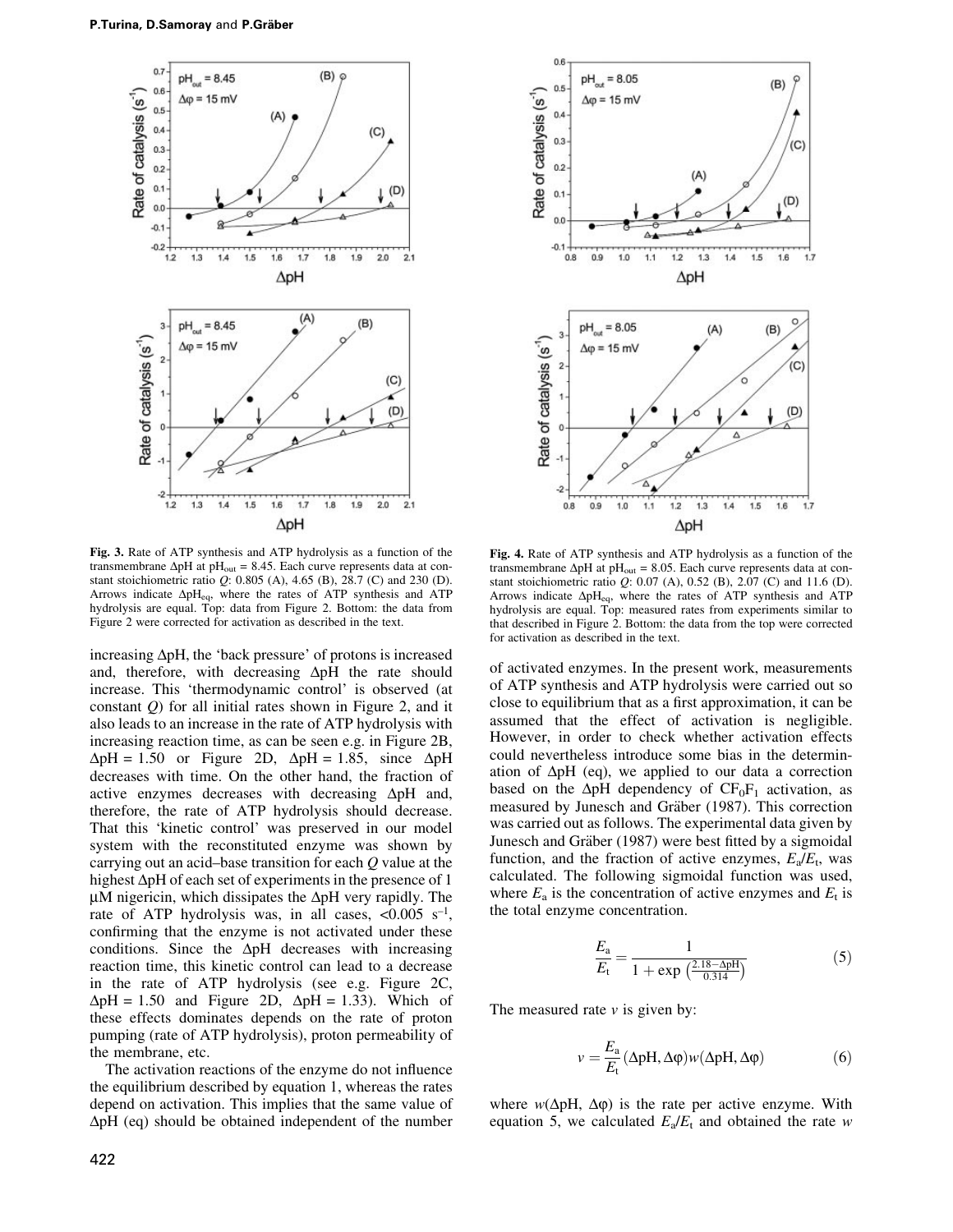Table III. Equilibrium  $\Delta pH$  obtained by interpolation from measured and from corrected rates of ATP synthesis and ATP hydrolysis

| Conditions | $pH_{\text{out}} = 8.45$ |           |          | $pH_{\text{out}} = 8.05$ |  |
|------------|--------------------------|-----------|----------|--------------------------|--|
|            | Measured                 | Corrected | Measured | Corrected                |  |
| (A)        | 1.38                     | 1.37      | 1.05     | 1.04                     |  |
| (B)        | 1.54                     | 1.53      | 1.20     | 1.20                     |  |
| (C)        | 1.77                     | 1.79      | 1.40     | 1.37                     |  |
| (D)        | 1.99                     | 1.96      | 1.58     | 1.56                     |  |

from equation 6, e.g. at  $\Delta pH$  1.5, we calculate  $\alpha = 0.010$ , and from the measured rate  $v = 0.085$  s<sup>-1</sup> (condition A,  $\Delta$ pH = 1.5), the corrected rate per active enzyme  $w = 0.85$  $s^{-1}$  is obtained.

These corrected rates were plotted in Figure 3, bottom ( $pH_{\text{out}} = 8.45$ ) and Figure 4, bottom ( $\Delta pH_{\text{out}} = 8.05$ ). After this correction, the rates depended linearly on  $\Delta p$ H. Since for each curve  $(A, B, C, D)$  all parameters except  $pH_{in}$  are kept constant, these data imply that there is a linear relationship between the rate and the affinity of the reaction  $(-\Delta G')$  as expected near equilibrium on the basis of the thermodynamics of irreversible processes. The equilibrium  $\Delta pH$  can be obtained from these plots by linear interpolation.

The  $\Delta pH$  (eq) values obtained by both methods are given in Table III, they showed almost no differences. Although the functional dependency of the rates on  $\Delta$ pH was quite different for the directly measured rates and the corrected ones (Figures 3 and 4, top and bottom), there were obviously only insignificant changes in the interpolated  $\Delta pH$  (eq) values.

In all these experiments, a transmembrane  $\Delta \varphi$  was generated in addition to the  $\Delta pH$  by the different K<sup>+</sup> concentrations in the external and internal aqueous phase in the presence of the K+-selective ionophore valinomycin. In the experimental conditions used in this work, the magnitude of  $\Delta \varphi$  can be calculated from the Nernst equation:

$$
\Delta \varphi = 2.303 \frac{\text{RT}}{F} \lg \frac{[K_{\text{out}}^+]}{[K_{\text{in}}^+]} = 59 \,\text{mV} \lg \frac{180 \,\text{mM}}{100 \,\text{mM}} = 15 \,\text{mV} \ (7)
$$

The  $\Delta pH$  (eq) values shown in Figure 2 were converted into  $\Delta \tilde{\mu}_{H^{+}}$  (eq) values according to equation 3, taking into account this constant  $\Delta \varphi$  value.

In Figure 5, we have plotted the data from Figures 3 (top) and 4 (top) according to equation 4, i.e. the energy contribution resulting from the stoichiometric ratio  $Q$  was plotted versus the electrochemical potential difference of protons  $\Delta \tilde{\mu}_{H^+}$  (eq) (bottom scale) and  $\Delta pH$  (eq) (top scale). The values of the two series of experiments ( $pH_{out} = 8.45$ ) and  $pH<sub>out</sub> = 8.05$  resulted in two straight lines. The linear regressions yielded slopes of 3.9  $\pm$  0.2 and 4.0  $\pm$  0.3 for  $pH_{\text{out}} = 8.45$  and  $pH_{\text{out}} = 8.05$ , respectively, which, according to equation 4, represent the stoichiometric ratio H<sup>+</sup>/ATP =  $n$ . The y-axis intercepts give the standard Gibbs free energies  $\Delta G_p^{\circ\prime}$  (see equation 4), with the values of  $37 \pm 2$  and  $36 \pm 3$  kJ/mol for pH<sub>out</sub> = 8.45 and  $pH<sub>out</sub> = 8.05$ , respectively. The error limits are the stand-



Fig. 5. Stoichiometric product  $[ATP]/([ADP] [P_i])$  as a function of  $\Delta \tilde{\mu}_{H^+}$  (eq). Data from Figures 3 and 4 and Table II were plotted according to equation 4. The slopes give the number  $n$ ; the y-intercepts give the standard Gibbs free energies  $\Delta G_p^{\circ}$  at pH<sub>out</sub> = 8.05 and  $pH_{\text{out}} = 8.45$ .

ard deviations of the slope and the intercept of the linear regression analysis. When the corrected  $\Delta pH$  (eq) data (see Table III) were used for this analysis, we obtained values of 4.0  $\pm$  0.3 for the H<sup>+</sup>/ATP ratio and  $\Delta G_p^{\circ\prime} = 37 \pm 3$  kJ/ mol at  $pH_{out} = 8.45$  and  $4.2 \pm 0.3$  for the H<sup>+</sup>/ATP ratio and  $\Delta G_p^{\circ\prime} = 37 \pm 2$  kJ/mol at pH<sub>out</sub> = 8.05, which is, within error limits, the same as with the uncorrected data.

### **Discussion**

Here we have described a new method and a chemiosmotic model system to determine the H+/ATP ratio of the H+ translocating ATP synthase from chloroplasts as well as the standard Gibbs free energy of ATP synthesis, both being important data in bioenergetics. The chemiosmotic system is shown in Figure 1. It has two advantages: it is a simple liposome containing one  $CF_0F_1$ , and the compositions of the membrane, the internal and external phase are known exactly. The liposome membrane is permeabilized during the incorporation of the enzyme; therefore, the internal pH can be measured with a glass electrode. The error in the pH measurements resulted from the limited precision of the calibration buffers with a standard deviation of  $\pm 0.02$  pH units. The use of equation 4 to determine the H+/ATP ratio requires knowledge of the difference between the  $pH_{in}$  values at constant  $pH_{out}$ . Since all pH values were measured with the same calibrated glass electrode, the change in  $\Delta pH$  was determined more precisely than the absolute  $\Delta pH$ . The pH measurements with the glass electrode determine the proton activities in the internal and external phase, so that no corrections are necessary for the  $\Delta pH$  values in this work. The transmembrane electric potential difference  $\Delta \varphi$  was calculated from the Nernst equation (equation 7). This equation can be used, instead of the Goldmann equation, since we used high internal and external  $K<sup>+</sup>$  concentrations. In combination with the high permeability coefficient of  $K^+$  after complex formation with valinomycin, this allows the contribution of other ion fluxes to  $\Delta\varphi$  to be neglected (Gräber et al., 1984). It should be mentioned that the determination of the H+/ATP ratio in Figure 5 does not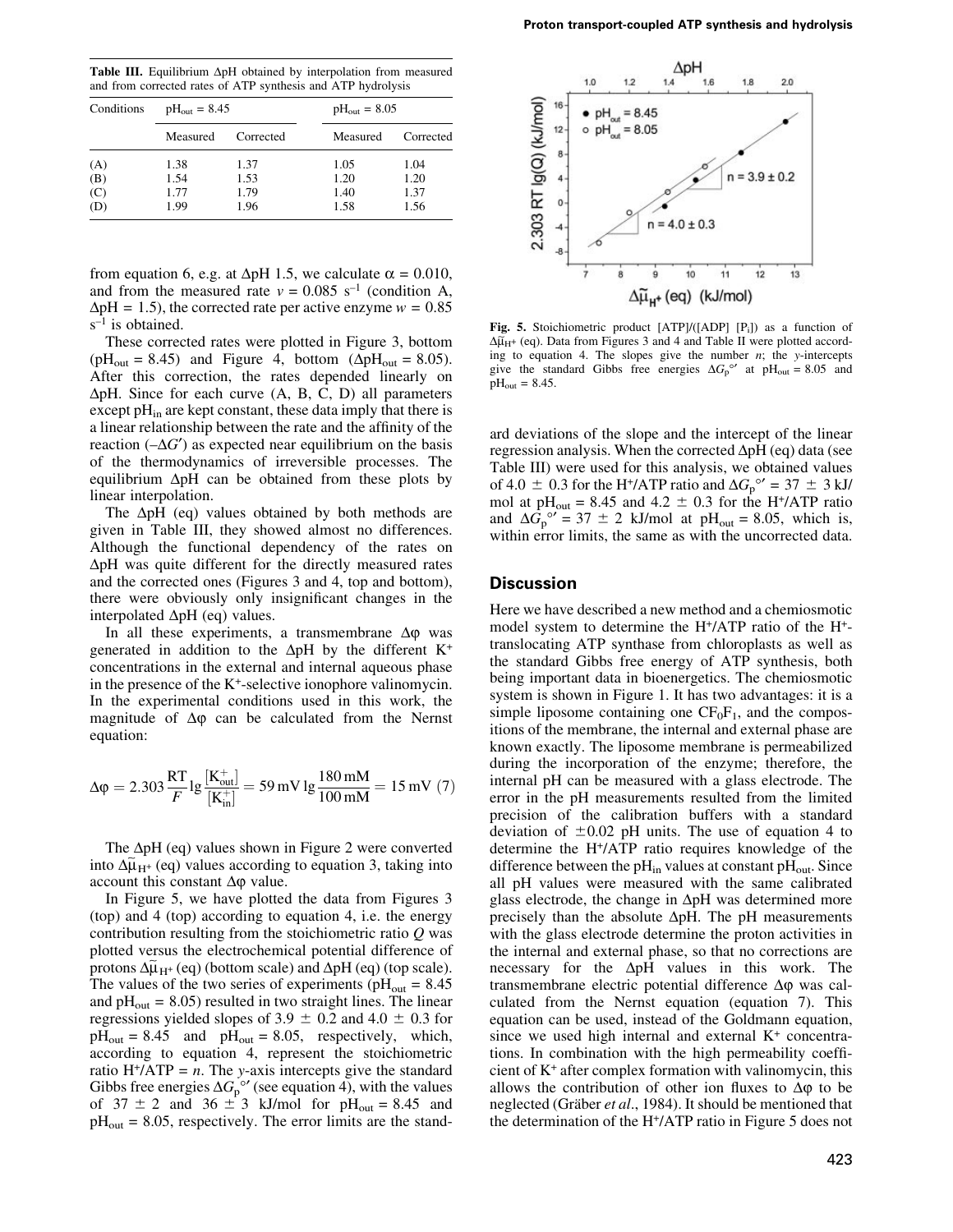depend on the magnitude of  $\Delta \varphi$ ; it is only required that  $\Delta \varphi$ is the same at each  $\Delta pH$ .

The traces in Figure 2 show, after starting the reaction, a linear increase (or decrease) in the ATP concentration for at least 10 s, i.e. the rate is constant in this time range. An important question is whether this rate is the true initial rate directly after mixing. The liposomes contain on average one  $CF_0F_1$  and this implies that there are also vesicles with none, one, two, etc., enzyme molecules. In the liposomes with more than one  $CF_0F_1$ , the  $\Delta pH$  might collapse faster due to the higher proton efflux and the limited buffer capacity of the vesicle lumen. This would imply that the true  $\Delta pH$  during the rate measurement is lower than that established initially, and consequently the  $\Delta pH$  would be overestimated. This problem has been investigated by measuring initial rates with rapid mixing techniques in the time range between 100 ms and several seconds, with proteoliposomes displaying much higher rates (due to a higher  $\Delta pH$ ). There was no indication for an initial fast phase of ATP synthesis (Grotjohann and Gräber, 2002), although in that study the effect of heterogeneity should be much more pronounced since the energization and the rate of ATP synthesis were much higher than those used here. Therefore, we think that the rate measured in the first 10 s is in fact the initial rate referring to the initially generated  $\Delta pH$ .

It should be emphasized that in this method ATP synthesis and hydrolysis are coupled with proton translocation across the membrane, and yielded both the H<sup>+</sup>/ ATP ratio and  $\Delta G_p^{\circ}$ . It is an internally consistent analysis of proton transport-coupled ATP synthesis and hydrolysis based only on the assumption that the chemiosmotic theory (equations 1 and 4) is correct. All the experimental parameters required for the analysis were measured with well established standard methods. The  $\Delta G_p^{\circ}$  and the H<sup>+</sup>/ ATP ratio were obtained from equation 4 by fitting of the data in Figure 5. The  $Q$  values used in this plot were based on the well known total concentrations of ATP, ADP and  $P_i$ ; the  $\Delta pH$  was measured with glass electrodes. Literature data on  $\Delta G_p^{\circ\prime}$  refer to the ATP hydrolysis and were determined by combining ATP hydrolysis with different enzyme-catalysed reactions, and measured as a function of pH, ionic strength and temperature (Philips et al., 1969; Rosing and Slater, 1972; Guynn and Veech, 1973). The  $\Delta G_p^{\circ\circ}$  values reported by these authors show a variability of approximately 10 kJ/mol under the same experimental conditions. When  $\Delta G_p^{\circ\circ}$  is known, the H<sup>+</sup>/ATP ratio can be determined from equation 4 by using only one  $\Delta pH$  (eq) value. In this case, *n* depends also on the  $\Delta G_p^{\circ}$  value. Assuming that the error of the literature data of  $\Delta G_p^{\circ}$  is  $\pm$  5 kJ/mol and all the other parameters Q,  $\Delta \tilde{\mu}_{H^+}$  are known exactly, an error for  $n$  of 0.5 is obtained. In this work, we avoided the use of literature data for  $\Delta G_{\rm p}^{\circ}{}'$  and determined *n* and  $\Delta G_p^{\circ}$ <sup>*o*</sup> simultaneously. Therefore, the error of both resulted only from the errors of Q and  $\Delta \tilde{\mu}_{H^+}$  (eq). For comparison with our data, we calculated  $\Delta G_p^{\circ}$  values for our reaction conditions from the data of Rosing and Slater (using the program from Krab and van Wezel, 1992), which resulted in  $\Delta G_p^{\circ\prime} = 35.6$  kJ/mol and  $\Delta G_p^{\circ\prime}$  = 33.3 kJ/mol at pH<sub>out</sub> = 8.45 and at pH<sub>out</sub> = 8.0, respectively. This is a remarkably good agreement between these values and those obtained from the analysis carried out here with the chemiosmotic system.

The rates of ATP synthesis and ATP hydrolysis were measured and interpolated to zero rate. At this point, the stoichiometric product, Q, is exactly balanced by  $\Delta \tilde{\mu}_{H^+}$ , and we have an equilibrium. When  $Q$  is analysed as a function of  $\Delta \tilde{\mu}_{H^+}$  at equilibrium (Figure 5), only those protons are detected that are directly involved in the catalytic reaction (equation 1). Protons that are not involved in this equilibrium are not detected. Therefore, this number does not contain contributions from the basal proton flux through the lipid membrane or from protons slipping through the enzyme without driving the catalytic reaction or from protons involved in enzyme activation. The number  $n$  determined in this work is the stoichiometric factor of  $H<sub>in</sub><sup>+</sup>$  in equation 1, which represents the number of protons disappearing from the internal phase, when at equilibrium one ATP is synthesized, or appearing inside the liposomes, when one ATP is hydrolysed.

The  $H^*/ATP$  ratio, defined as the number of protons necessary to synthesize one ATP at equilibrium, is four, according to the data of the present work. Given the stoichiometry of three  $\beta$ -subunits per  $CF_0F_1$  and the stoichiometry of 14 subunits III per  $CF_0F_1$ , as recently determined in isolated subunit III complexes (Seelert et al., 2000; Müller *et al.*, 2001), their ratio becomes  $14/3 \approx 4.7$ . This difference might indicate that the stoichiometric ratio of subunits does not represent the H+/ATP ratio, or that the subunit stoichiometry in the isolated subunit III-ring is different from that in intact  $CF_0$ . As has been pointed out previously (Ferguson, 2000; Seelert et al., 2000; Stock et al., 2000), the H<sup>+</sup>/ATP ratio might vary between different species. A value of 4 for the mitochondrial enzyme would result in a P/O ratio of 2 for NADH oxidation and 1.2 for succinate oxidation, in striking contrast to the experimentally determined values of 2.5 and 1.5, respectively, which agree instead with an H+/ATP of 3. As those authors emphasize, the ratio between 3 and 4 H+/ATP is very similar to the ratio of 10 to 14 subunits c, as found in the mitochondrial (Stock et al., 2000) and chloroplast (Seelert et al., 2000) enzyme, respectively. However, as the data of the present work indicate, the issue of  $c/\beta$  stoichiometry versus H<sup>+</sup>/ATP stoichiometry remains, thus far, still open. Therefore, for an understanding of how proton movement through  $F_0$  drives ATP synthesis in  $F_1$ , both parameters, on one side the c-subunit stoichiometry and on the other side the H+/ATP ratio, need to be the subject of careful investigations in different species.

In earlier work, artificial probes have been used to determine  $\Delta pH$ , and this has led to considerable controversies in this field (see van Walraven et al., 1996). The use of the ideal chemiosmotic model system and the experimental techniques described here allows a simple and quantitative measurement of the energetics of proton transport coupled to ATP synthesis and ATP hydrolysis.

# Materials and methods

#### Isolation of  $CF_0F_1$  from spinach leaves

Isolation of chloroplasts and thylakoid membranes. A total of 1.5-2.5 kg of spinach (Spinacia oleracea) leaves from the local market were washed, kept at 4°C overnight and homogenized in a Waring blender, together with 2 l of homogenization buffer (0.4 M sucrose, 100 mM Tricine-NaOH pH 8.0, 2 mM  $MgCl<sub>2</sub>$ ). The leaf mush was filtered through two layers of nylon cloth (20  $\mu$ m mesh; Sefar Inc., Heiden,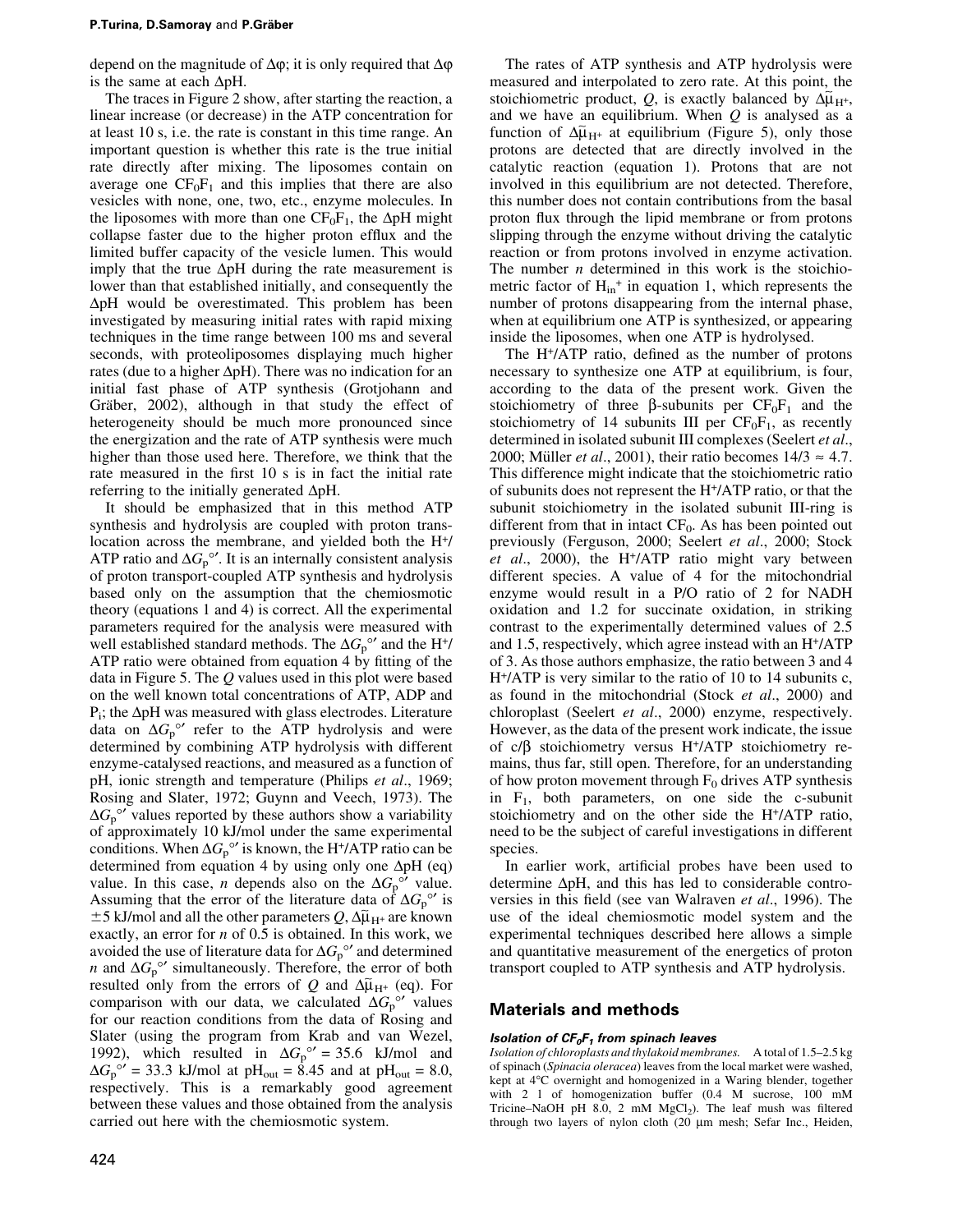Switzerland). The filtrate was immediately centrifuged at 10 500  $g_{\rm max}$  for 30 min in a Beckman JLA 10.500 rotor. The supernatants were discarded, and the pellets, which contained intact and broken chloroplasts, starch grains and cell wall fragments, were resuspended in a small volume of hypotonic buffer (10 mM Tris-HCl pH  $8.0$ , 0.5 mM  $MgCl<sub>2</sub>$ ). The suspension was diluted with this buffer to 1 l and stirred for 15 min to break the intact chloroplasts by osmotic shock and to remove water soluble stroma proteins from the outer surface of the thylakoid membranes, and then centrifuged at 16 800  $g_{\text{max}}$  for 15 min. The supernatant was carefully discarded, and the pellet was resuspended without dissolving the lowest part of the sediment, which contains starch grains and debris. After resuspending in 1 l of high ionic strength washing buffer (0.4 M sucrose, 10 mM Tris-HCl pH 8.0, 150 mM NaCl, 0.5 mM  $MgCl<sub>2</sub>$ ) and stirring for 15 min, the washed thylakoid membranes were centrifuged at 16 800  $g_{\text{max}}$  for 25 min. Again, the supernatants were removed, keeping the viscous part of the green sediment, so that the membranes could be resuspended as concentrated as possible in a minimal volume (8-16 ml) of resuspension buffer (0.4 M sucrose, 50 mM Tricine–NaOH pH 8.0, 2 mM  $Mg\ddot{Cl}_2$ ).

Extraction of thylakoid membrane proteins. The chlorophyll concentration of the isolated thylakoid membranes was determined spectrophotometrically after extraction with 80% acetone, using the absorption coefficients given by Wellburn and Lichtenthaler (1984), and adjusted to 5 mg/ml by dilution with the resuspension buffer. Solid DTT (50 mM final concentration) was added and the suspension was stirred for 15 min. To this mixture an equal volume of extraction buffer was added {20 mM Tricine-NaOH pH 8.0, 200 mM sucrose, 5 mM MgCl<sub>2</sub>, 400 mM  $(NH_4)_2SO_4$ , 2 mM Na<sub>2</sub>-ATP, 25 mM [=  $1.08\%$  (w/v)] Na cholate, 60 mM  $\beta$ -D-octylglucoside, 50 mM DTT} to give final concentrations of 2.5 mg/ ml chlorophyll, 12.5 mM cholate and 30 mM octylglucoside. Under the conditions used, i.e. with the mixture of anionic (cholate) and non-ionic (octylglucoside) detergents, at pH 8 and high ionic strength, this chlorophyll to detergent ratio proved to be optimal for an almost complete extraction of the  $CF_0F_1$  complex and for retaining most of the chlorophyll-containing protein complexes in the membrane fragments. The extraction mixture was gently stirred for 30 min at 4°C. The solubilized membrane proteins were then separated from the membranes by centrifugation at 208 000  $g_{\text{max}}$  for 60 min at 4°C in the Beckman Ti-60 rotor.

Fractionated ammonium sulfate precipitation of solubilized membrane proteins. The extracted mixture of thylakoid membrane proteins was enriched in  $CF_0F_1$  by an ammonium sulfate cut from 30 to 45% saturation at pH 8.0. The precipitate, containing  $\approx 30\%$  of the total protein, was collected by centrifugation in a Beckman JA-20 rotor at 12 000  $g_{\text{max}}$  for 10 min and resuspended at high concentration (40–80 mg/ml protein) with 4-5 ml of a buffer (30 mM  $NaH<sub>2</sub>PO<sub>4</sub>$ -NaOH pH 7.2, 200 mM sucrose,  $2 \text{ mM } MgCl_2$ ,  $0.5 \text{ mM } Na_2$  EDTA,  $4 \text{ mM } d$  dodecyl maltoside), which had the same composition as the density gradient buffer of the next step and which contained sucrose as a protein-stabilizing agent. This protein solution was either used immediately in the next step or shock frozen in liquid nitrogen in 0.5 ml aliquots in 1.5 ml Eppendorf tubes.

Sucrose density gradient centrifugation of the crude fraction of  $CF_0F_1$ . Twelve millilitres of the  $CF_0F_1$ -containing fraction, corresponding to the yield of two preparations up to step 3, were mixed with an equal volume of density gradient buffer [30 mM  $NaH<sub>2</sub>PO<sub>4</sub>$ -NaOH pH 7.2, 2 mM MgCl<sub>2</sub>, 0.5 mM Na<sub>2</sub> EDTA, 4 mM ( $\approx$ 0.2% w/v) dodecyl maltoside]. The resulting solution was visually clear or else dodecyl maltoside was added from a concentrated stock solution until the solution became clear ( $\approx$ 14 ml). Tubes containing sucrose step gradients [20, 28, 36, 44, 52 and 60% (w/v)] were filled up with  $\approx$  2.4 ml each of the diluted protein solution, corresponding to 50–100 mg of protein per tube, up to a total volume of  $\approx$  24 ml and centrifuged at 242 000  $g_{\text{max}}$  for 14 h at 4°C in a Beckman VAC-50 rotor. During the run, the  $CF_0F_1$ -detergent-lipid complexes migrate into the 44% sucrose layer, leaving behind a brown (cytochrome  $b_6$ -f) and a green zone of low protein concentration in the upper part of the gradient. The  $CF_0F_1$  complex was therefore obtained in the following buffer: 1.25 M sucrose, 30 mM  $NaH<sub>2</sub>PO<sub>4</sub>–NaOH pH 7.2$ , 2 mM MgCl2, 0.5 mM Na2 EDTA and 4 mM dodecyl maltoside. The protein concentration was typically 4-8 mg/ml, with the top half of the  $CF_0F_1$  overlapping with the zone of residual ribulose-1,5-bisphosphate carboxylase in the same way as in density gradients containing Triton X-100 as the detergent (Fromme *et al.*, 1987). The  $CF_0F_1$  solution was shock frozen in liquid nitrogen and stored therein or at  $-80^{\circ}$ C. The protein concentration was determined with a modified Lowry test (Peterson, 1977). For calculations, a molecular mass of 550 kDa was used.

#### Reconstitution of  $CF_0F_1$  into liposomes

Liposomes from phosphatidylcholine and phosphatidic acid were prepared by dialysis against 10 mM Tricine, 0.2 mM EDTA, 2.5 mM MgCl<sub>2</sub>, 0.25 mM DTT (Fischer and Gräber, 1999).  $CF_0F_1$  was reconstituted into these preformed liposomes with 0.8% Triton X-100 and Biobeads (Fischer and Gräber, 1999) using buffers at seven different pH values ranging from 6.40 to 7.18 (as measured at the end of the reconstitution). The buffers contained 50 mM MOPS-NaOH, 100 mM KCl, 4.375 mM  $MgCl_2$  (3.125 + 1.25 from the dialysis buffer), 2.5 mM NaH2PO4 plus 5 mM Tricine, 0.1 mM EDTA, 0.125 mM DTT from the dialysis buffer. Such ion concentrations and pH values were also those of the inner phase of the vesicle due to Triton treatment (see Table I, 'internal phase'). These pH values are therefore referred to as  $pH_{in}$ . The final  $CF_0F_1$  and lipid end concentrations were 80 nM and  $\approx 8$  g/l, respectively. Following reconstitution, and 2 h prior to measurements, DTT was added to the proteoliposomes to a final concentration of 50 mM in order to have the enzyme in the reduced state.

#### Measurement of ATP synthesis and hydrolysis after energization

For detection of ATP concentration, the luciferin/luciferase ATP Kit (Merlin) was used. The luminescence measurements were carried out in an LKB 1250 luminometer connected to a chart recorder. All suspensions and solutions were equilibrated at room temperature (23<sup>o</sup>C). For each measurement 30 s prior to reaction start,  $100 \mu l$  of proteoliposomes were placed in a luminometer cuvette with 20  $\mu$ l of luciferin/luciferase Kit and 630  $\mu$ l of a solution containing KCl and MgCl<sub>2</sub> such as to keep these ion concentrations constant, valinomycin (10 µM, freshly added) and different concentrations of ADP. It was confirmed that, after this mixing, the pH values of the suspensions did not change. After this mixing, the concentrations of species other than KCl and  $MgCl<sub>2</sub>$  were different from those of the internal phase, but it was assumed that the latter did not change significantly during this 30 s interval. The reaction was started by injection of 250  $\mu$ l of a solution containing 0.5 M Tricine, 0.29–0.4 M KOH, 0.125-0.235 M KCl, 6.8 mM MgCl<sub>2</sub>, 5 mM NaH<sub>2</sub>PO<sub>4</sub> [or 45 mM for Condition 2 (A)], pH  $8.1-8.6$  and  $50$  µl of ATP at different concentrations. The pH value measured after this mixing was the pH of the external phase during the  $\Delta pH$  transition (pH<sub>out</sub>). The lipid to valinomycin ratio was 167. Table I summarizes the ion and nucleotide concentrations of the internal and external phases. The luminescence signal was converted to ATP concentration by adding to each cuvette three times the same amount of an ATP standard.

#### Other methods

The nucleotide concentrations in the ATP and ADP solutions were measured by their differential UV absorbance at 260 nm at pH 8.0 (using an extinction coefficient of  $15.4 \times 10^3$  M<sup>-1</sup> cm<sup>-1</sup>). The ADP content in the ATP was measured in a spectrophotometer by detecting the decrease in NADH in an enzymatic coupled assay (Rosing et al., 1975). It was found to be 0.5% and was neglected in the calculations. The ATP content in ADP solutions was measured with the luciferase/luciferin assay.

The maximal rate of ATP synthesis of the proteoliposomes reconstituted at different pH values was measured by mixing  $5 \mu l$  of these liposomes with 95  $\mu$ l of an acidic solution containing 20 mM succinic acid/NaOH, 2.5 mM  $MgCl<sub>2</sub>$ , 5 mM Na phosphate pH 4.7, 100 mM KCl,  $200 \mu$ M ADP and 10  $\mu$ M valinomycin, and incubating for 3 min before injecting this acidified suspension into a luminometer cuvette filled with 900 µl of a basic solution containing 100 mM Tricine, 2.5 mM  $MgCl<sub>2</sub>$ , 5 mM Na phosphate, 160 mM KOH pH 8.8, 200  $\mu$ M ADP and 10  $\mu$ l of ATP Kit.

 $\Delta G_p^{\circ}$ <sup>o</sup>' values were calculated as described in Krab and van Wezel (1992) using their computer program. An ionic strength of 0.193 M was calculated for all conditions except condition 2 (A), for which it was 0.211 M. The following  $\Delta G_p^{\circ\prime}$  values were obtained (in kJ/mol). Condition 1: (A), 35.53; (B), 35.60; (C), 35.61; (D), 35.62; Condition 2: (A), 33.00; (B), 33.38; (C), 33.38; (D), 33.41. The small differences are due to the small changes in free Mg2+ due to the different ADP (and Pi) concentrations.

# Acknowledgements

We thank Professor B.Rumberg and Professor B.A.Melandri for stimulating discussions. P.T. has been supported by grant PRIN/01, Processi Ossidoriduttivi e Trasduzione di Energia in Membrane Procariotiche ed Eucariotiche, from the Italian Ministry for Education of University and Research (MIUR).